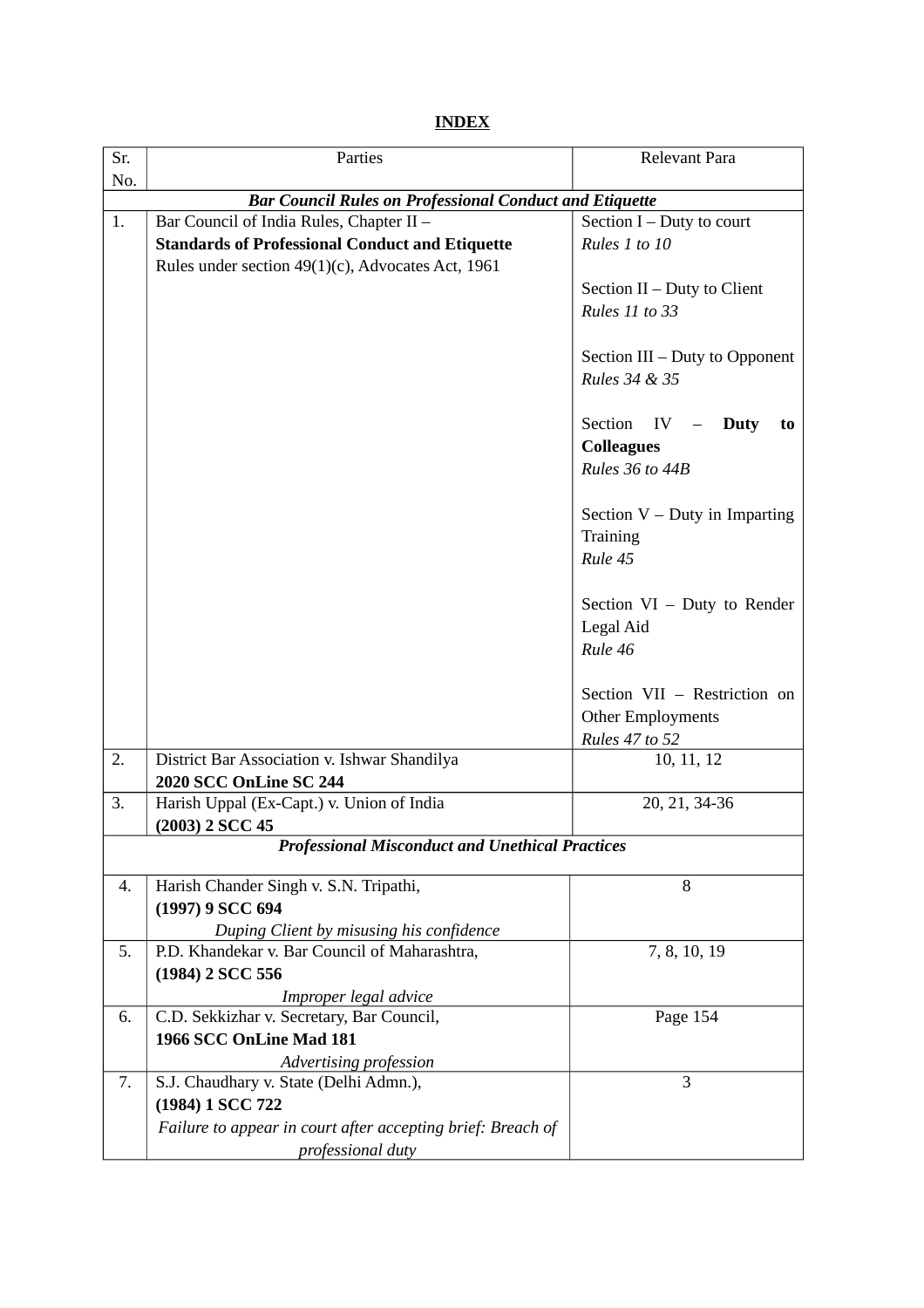| 8. | Harish Chander Singh v. S.N. Tripathi,                   | 8 |
|----|----------------------------------------------------------|---|
|    | (1997) 9 SCC 694                                         |   |
|    | Duping Client by misusing his confidence                 |   |
| 9  | Deepak Kansal v. The Registrar General of the High Court |   |
|    | of Judicature at Madras                                  |   |
|    | (2019) 16 SC 407                                         |   |
|    | Advocate not to cast aspersions on Registry on Hon'ble   |   |
|    | Court                                                    |   |
| 10 | V.C. Rangadurai vs. D. Gopalan                           |   |
|    | 1979 SCR (1) 1054                                        |   |
|    | Lawyer to disclose conflict of interest to client        |   |
| 11 | Byram Pestonji Gariwal vs. Union Bank of India           |   |
|    | (1992) 1 SCC 31                                          |   |
|    | Lawyer cannot act without client's authority             |   |
| 12 | Narain Pandey vs. Pannalal Pandey                        |   |
|    | (2013) 11 SCC 435                                        |   |
|    | Lawyer cannot act without client's authority             |   |
|    | <b>Scope and Ambit of Misconduct</b>                     |   |
|    |                                                          |   |
| 13 | Noratanmal Chaurasia vs. M. R. Murli                     |   |
|    | (2004) 5 SCC 689                                         |   |
| 14 | Shambhuram Yadav vs. Hanumandas Khatri                   |   |
|    | AIR 2001 SC 2509                                         |   |
| 15 | NG Dastane vs. Shrikant S. Shivde                        |   |
|    | AIR 2001 SC 2028                                         |   |
| 16 | Central Bureau of Hyderabad vs. K. Narayan Rao           |   |
|    | (2012) 9 SCC 512                                         |   |
| 17 | State of Punjab v. Ram Singh                             |   |
|    | AIR 1992 SC 2188                                         |   |
|    | <b>Misconduct arising out of Advocate's Fees</b>         |   |
| 18 | Rajendra Pai vs. Alex Fernandes                          |   |
|    | AIR 2002 SC 1808                                         |   |
| 19 | D.S. Dalal v. State Bank of India                        |   |
|    | AIR 1993 SC 1608                                         |   |
| 20 | L.C. Goyal v. Suresh Joshi                               |   |
|    | AIR 1999 SC 2222                                         |   |
| 21 | R.D. Saxena vs. Balram Prasad Sharma                     |   |
|    | (2000) 7 SCC 264                                         |   |
|    | Advocate do not have lien for his fees                   |   |
| 22 | John D'souza v. Edward Ani                               |   |
|    | 1994 (2) SCC 64                                          |   |
|    | Advocate do not have lien for his fees                   |   |
|    | <b>Punishment for Misconduct under BCI Rules</b>         |   |
|    |                                                          |   |
| 23 | Narain Pandey vs. Pannalal Pandey                        |   |
|    | (2013) 11 SCC 435                                        |   |
| 24 | Harish Chandra Tiwari vs. Baiju                          |   |
|    | 2002 (2) SCC 67                                          |   |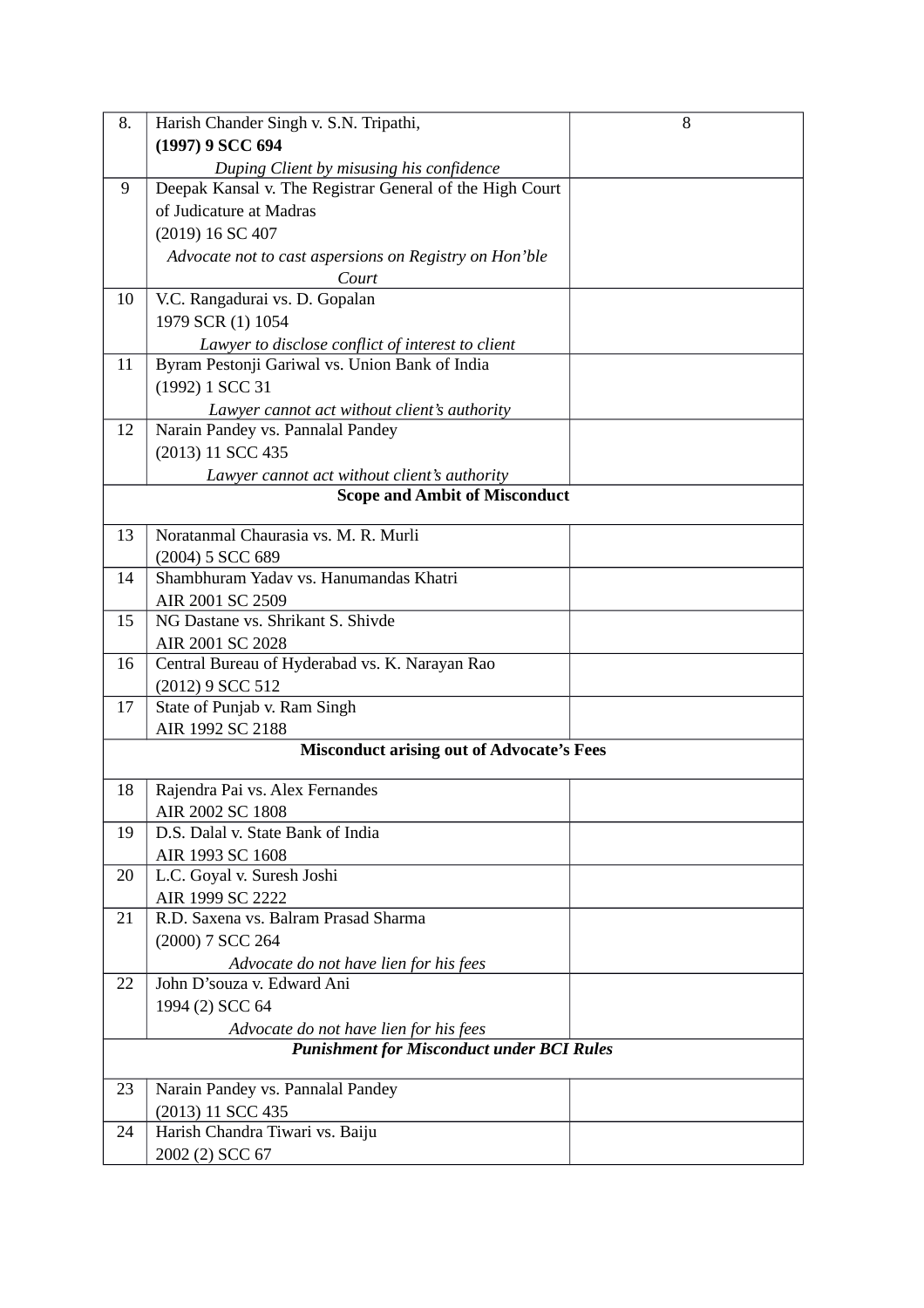| 25                                        | Hikmat Ali Khan vs. Ishwar Prasad Arya                       |                             |  |  |  |
|-------------------------------------------|--------------------------------------------------------------|-----------------------------|--|--|--|
|                                           | AIR 1997 SC 464                                              |                             |  |  |  |
| 26                                        | R.K. Anand vs. Registrar, Delhi High Court (29.07.2009 -     |                             |  |  |  |
|                                           | SC)                                                          |                             |  |  |  |
|                                           | (2009) 8 SCC 106                                             |                             |  |  |  |
| 27                                        | Mahipal Singh Rana vs. State of UP                           |                             |  |  |  |
|                                           | (2016)8SCC335                                                |                             |  |  |  |
| 28                                        | R Muthu Krishnanan vs. RG of High Court of Judicature        |                             |  |  |  |
|                                           | of Madras                                                    |                             |  |  |  |
|                                           | (2019) 16 SCC 407.                                           |                             |  |  |  |
| <b>Disciplinary Proceedings under BCI</b> |                                                              |                             |  |  |  |
| 29                                        | Andhra<br>Council<br>of<br>Pradesh<br>Karupati<br>Bar<br>VS. |                             |  |  |  |
|                                           | Satyanarayana                                                |                             |  |  |  |
|                                           | AIR 2003 SC 178                                              |                             |  |  |  |
| 30                                        | Bar Council of Maharashtra vs. V. Dabholkar and Ors.         |                             |  |  |  |
|                                           | (1975) 2 SCC 702                                             |                             |  |  |  |
|                                           |                                                              |                             |  |  |  |
|                                           | <b>Lawyers Strike is Contempt</b>                            |                             |  |  |  |
| 31                                        | Common Cause, A Registered Society v. Union of India,        | $2 - 4$                     |  |  |  |
|                                           | (2006) 9 SCC 304                                             |                             |  |  |  |
|                                           | Bar Council's power to take action against strike.           |                             |  |  |  |
| 32                                        | District Bar Association Dehradun v. Ishwar Shandilya,       | 3, 5                        |  |  |  |
|                                           | 2021 SCC OnLine SC 1071                                      |                             |  |  |  |
|                                           | Bar Councilor Bar Association cannot permit calling of a     |                             |  |  |  |
|                                           | meeting for purposes of considering a call for strike.       |                             |  |  |  |
| 33                                        | Krishnakant Tamrakar v. State of M.P.                        | 42-51                       |  |  |  |
|                                           | (2018) 17 SCC 27                                             |                             |  |  |  |
| 34                                        | Mahabir Prasad Singh v. Jacks Aviation (P) Ltd.              | 2,16,18                     |  |  |  |
|                                           | (1999) 1 SCC 37                                              |                             |  |  |  |
| 35                                        | Hussain v. Union of India,                                   | 27,                         |  |  |  |
|                                           | (2017) 5 SCC 702                                             |                             |  |  |  |
|                                           | Lawyer's strike and suspension of court - Illegal.           |                             |  |  |  |
| 36                                        | Praveen Pandey v. State of M.P.,                             | 18 to 21                    |  |  |  |
|                                           | 2018 SCC OnLine MP 281                                       |                             |  |  |  |
|                                           | State Bar Council's call to strike - illegal                 |                             |  |  |  |
|                                           |                                                              |                             |  |  |  |
|                                           | Role & Responsibility of Amicus Curiae                       |                             |  |  |  |
|                                           |                                                              |                             |  |  |  |
| 37                                        | Anokhilal v. State of M.P.                                   | 31-31.4                     |  |  |  |
|                                           | (2019) 20 SCC 196                                            |                             |  |  |  |
|                                           | guidelines for appointment of amicus curiae                  |                             |  |  |  |
| 38                                        | Mukesh v. State (NCT of Delhi)                               | $\overline{2}$              |  |  |  |
|                                           | (2016) 14 SCC 416                                            |                             |  |  |  |
| 39                                        | Mohd. Sukur Ali v. State of Assam,                           | 5 and 17 (pg. 730 and 733), |  |  |  |
|                                           | (2011) 4 SCC 729                                             |                             |  |  |  |
|                                           |                                                              |                             |  |  |  |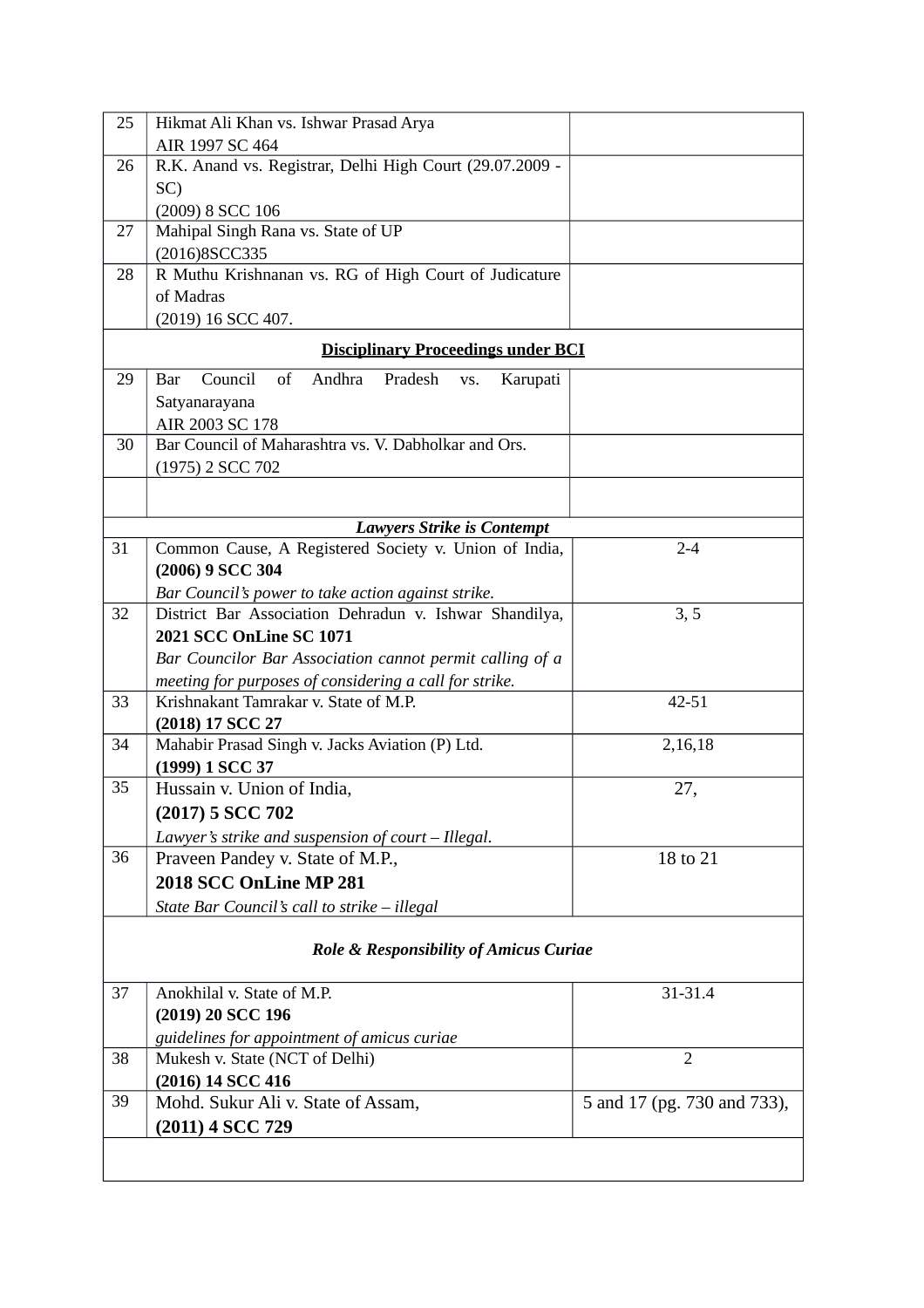| <b>Bar Council Rules on Advertising &amp; Solicitation</b> |                                                                        |                                                  |  |  |
|------------------------------------------------------------|------------------------------------------------------------------------|--------------------------------------------------|--|--|
|                                                            |                                                                        |                                                  |  |  |
| 41                                                         | Rule 36, Section IV, BCI Rules:<br>(amended in 2008 by Resolution No.  | The said amendment allows 5                      |  |  |
|                                                            | 50/2008)                                                               | pieces of information to be advertised on the    |  |  |
|                                                            |                                                                        | internet i.e. -                                  |  |  |
|                                                            |                                                                        | (1) name of the firm,                            |  |  |
|                                                            |                                                                        | (2) address,                                     |  |  |
|                                                            |                                                                        | telephone number s and email id,                 |  |  |
|                                                            |                                                                        | $(3)(a)$ enrolment number,                       |  |  |
|                                                            |                                                                        | (b) date of enrolment,                           |  |  |
|                                                            |                                                                        | (c) name of                                      |  |  |
|                                                            |                                                                        | State Bar Council where originally enrolled,     |  |  |
|                                                            |                                                                        | (d) name of the State Bar Council on whose       |  |  |
|                                                            |                                                                        | roll name stands currently,                      |  |  |
|                                                            |                                                                        | (e) name of the Bar Association of which         |  |  |
|                                                            |                                                                        | the advocate is a member;                        |  |  |
|                                                            |                                                                        | (4) professional qualifications and academic     |  |  |
|                                                            |                                                                        | qualifications &;                                |  |  |
|                                                            |                                                                        | (5) areas of practice.                           |  |  |
| 42                                                         | Rule 36, r/w S. $49(1)(c)$ , Advocates Act,                            | "Lawyers are not conferred with the right to     |  |  |
|                                                            | 1961:                                                                  | advertise and publicize their work, with the aim |  |  |
|                                                            |                                                                        | to solicit clients."                             |  |  |
| <b>Judgements on Advertisement and Solicitation</b>        |                                                                        |                                                  |  |  |
| 43                                                         | Bar Council of Maharashtra v. M. V. Dabholkar                          | 6, 19, 20, 22                                    |  |  |
|                                                            | (1976) 2 SCC 291                                                       |                                                  |  |  |
|                                                            | Commercial procurement could vulgarize the                             | legal                                            |  |  |
| 44                                                         | profession<br>Government Pleader v. S.A. Pleader,                      | 6, 7                                             |  |  |
|                                                            | 1929 SCC OnLine Bom 128                                                |                                                  |  |  |
|                                                            | Sending postcards amounts to advertisement                             |                                                  |  |  |
| 45                                                         | 'A' an Advocate, In re,                                                | 2, 4, 5                                          |  |  |
|                                                            | 1962 Supp (1) SCR 288                                                  |                                                  |  |  |
|                                                            | Advocate soliciting – unworthy of the profession                       |                                                  |  |  |
| 46                                                         | Rajendra V. Pai v. Alex Fernandes,                                     | $\overline{3}$                                   |  |  |
|                                                            | (2002) 4 SCC 212                                                       |                                                  |  |  |
|                                                            |                                                                        | Advertisement, a part of Right Freedom of Speech |  |  |
| 47                                                         | Tata Press Ltd. v. Mahanagar Telephone Nigam Ltd.,<br>(1995) 5 SCC 139 | 17, 18, 25                                       |  |  |
|                                                            |                                                                        | <b>Advocate and Contempt</b>                     |  |  |
| 48                                                         | Supreme Court Bar Association vs. Union of India (UOI)                 |                                                  |  |  |
|                                                            | and Ors.                                                               |                                                  |  |  |
|                                                            | (1998) 4 SCC 409                                                       |                                                  |  |  |